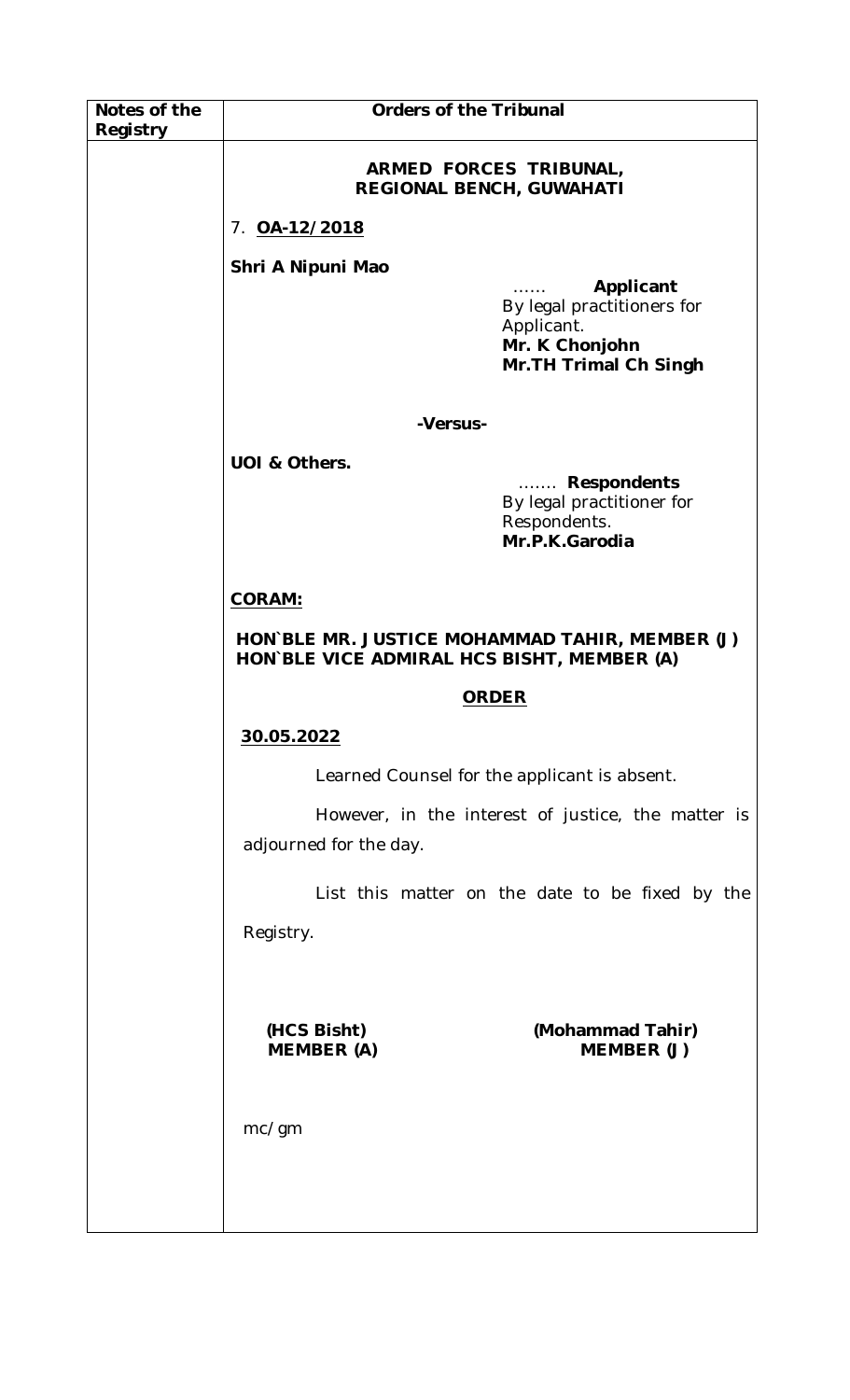| Notes of the<br>Registry | <b>Orders of the Tribunal</b>                                                                |                                                                                               |
|--------------------------|----------------------------------------------------------------------------------------------|-----------------------------------------------------------------------------------------------|
|                          | ARMED FORCES TRIBUNAL<br>REGIONAL BENCH, GUWAHATI                                            |                                                                                               |
|                          | 14. OA-08/2019<br>With MA-05/2019                                                            |                                                                                               |
|                          | <b>Ex-Sep Tiatemsu</b>                                                                       |                                                                                               |
|                          |                                                                                              | Applicant<br>By legal practitioners for<br>Applicant.<br>Mr.BB Gogoi<br><b>Mr.RK Talukdar</b> |
|                          | -Versus-                                                                                     |                                                                                               |
|                          | UOI & Others.                                                                                |                                                                                               |
|                          |                                                                                              | <b>Respondents</b><br>.<br>By legal practitioner for<br>Respondents.<br>Mr. PK Garodia        |
|                          | <b>CORAM</b>                                                                                 |                                                                                               |
|                          | HON BLE MR. JUSTICE MOHAMMAD TAHIR, MEMBER (J)<br>HON BLE VICE ADMIRAL HCS BISHT, MEMBER (A) |                                                                                               |
|                          | <b>ORDER</b>                                                                                 |                                                                                               |
|                          | 30.05.2022                                                                                   |                                                                                               |
|                          | Learned Counsel for the applicant is absent.                                                 |                                                                                               |
|                          | adjourned for the day.                                                                       | However, in the interest of justice the matter is                                             |
|                          |                                                                                              | List this matter on the date to be fixed by the                                               |
|                          | Registry.                                                                                    |                                                                                               |
|                          | (HCS Bisht)<br><b>MEMBER (A)</b>                                                             | (Mohammad Tahir)<br>MEMBER (J)                                                                |
|                          | mc/gm                                                                                        |                                                                                               |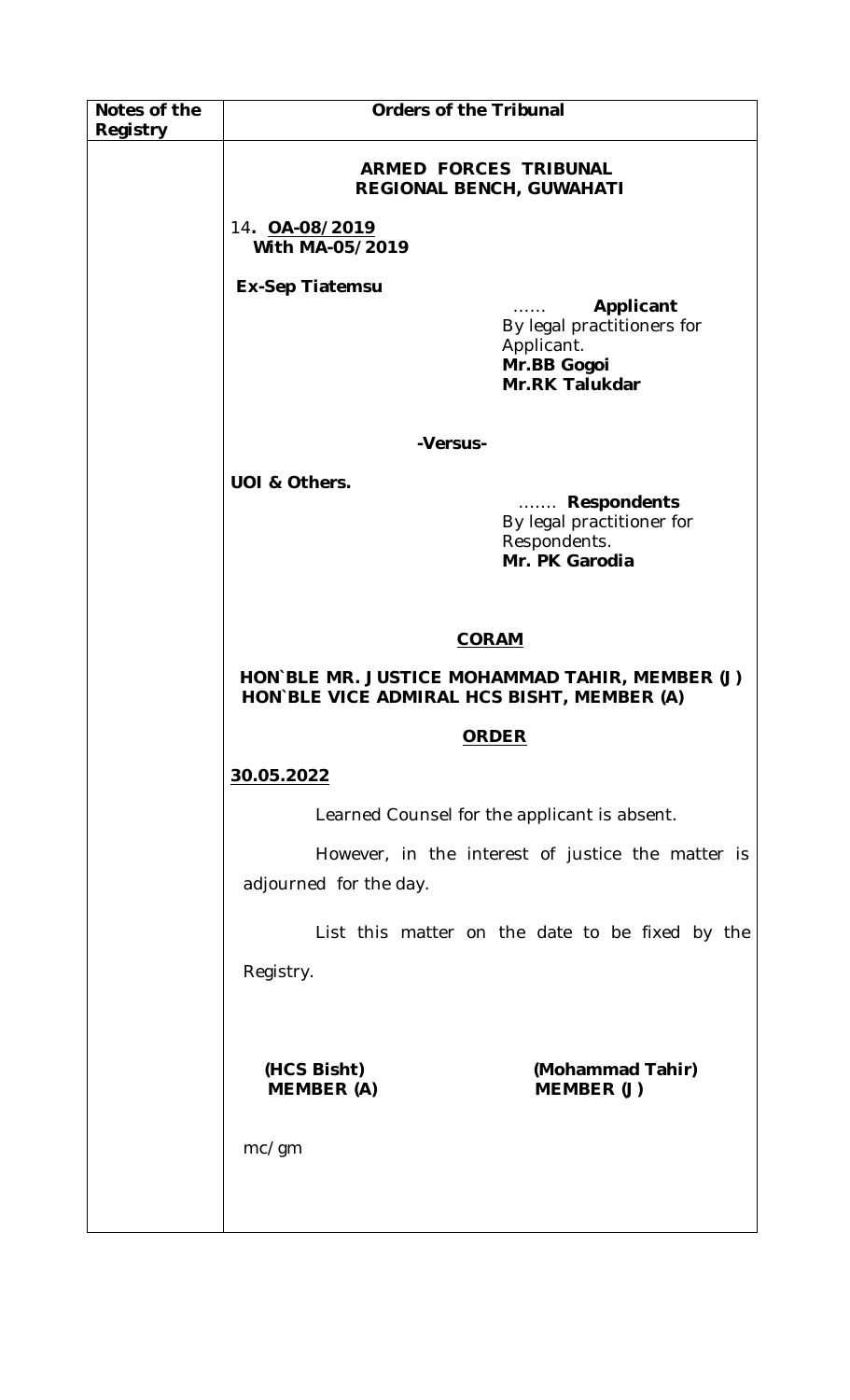| Notes of the | <b>Orders of the Tribunal</b>                                                                |                                                                                      |
|--------------|----------------------------------------------------------------------------------------------|--------------------------------------------------------------------------------------|
| Registry     | <b>ARMED FORCES TRIBUNAL</b><br>REGIONAL BENCH, GUWAHATI                                     |                                                                                      |
|              | 15. OA-50/2019                                                                               |                                                                                      |
|              | Ex- Sep Mangpu                                                                               | Applicant<br>.<br>By legal practitioners for<br>Applicant.<br>Mr. A.R. Tahbildar     |
|              | -Versus-                                                                                     |                                                                                      |
|              | UOI & Others.                                                                                | <b>Respondents</b><br>.<br>By legal practitioner for<br>Respondents.<br>Mr. P.Sharma |
|              | <b>CORAM</b>                                                                                 |                                                                                      |
|              | HON BLE MR. JUSTICE MOHAMMAD TAHIR, MEMBER (J)<br>HON BLE VICE ADMIRAL HCS BISHT, MEMBER (A) |                                                                                      |
|              | <b>ORDER</b>                                                                                 |                                                                                      |
|              | 30.05.2022                                                                                   |                                                                                      |
|              | applicant, the matter is adjourned for the day.                                              | On the request of the learned Counsel for the                                        |
|              |                                                                                              | List this matter on the date to be fixed by the                                      |
|              | Registry.                                                                                    |                                                                                      |
|              | (HCS Bisht)<br><b>MEMBER (A)</b>                                                             | (Mohammad Tahir)<br>MEMBER (J)                                                       |
|              | mc/gm                                                                                        |                                                                                      |
|              |                                                                                              |                                                                                      |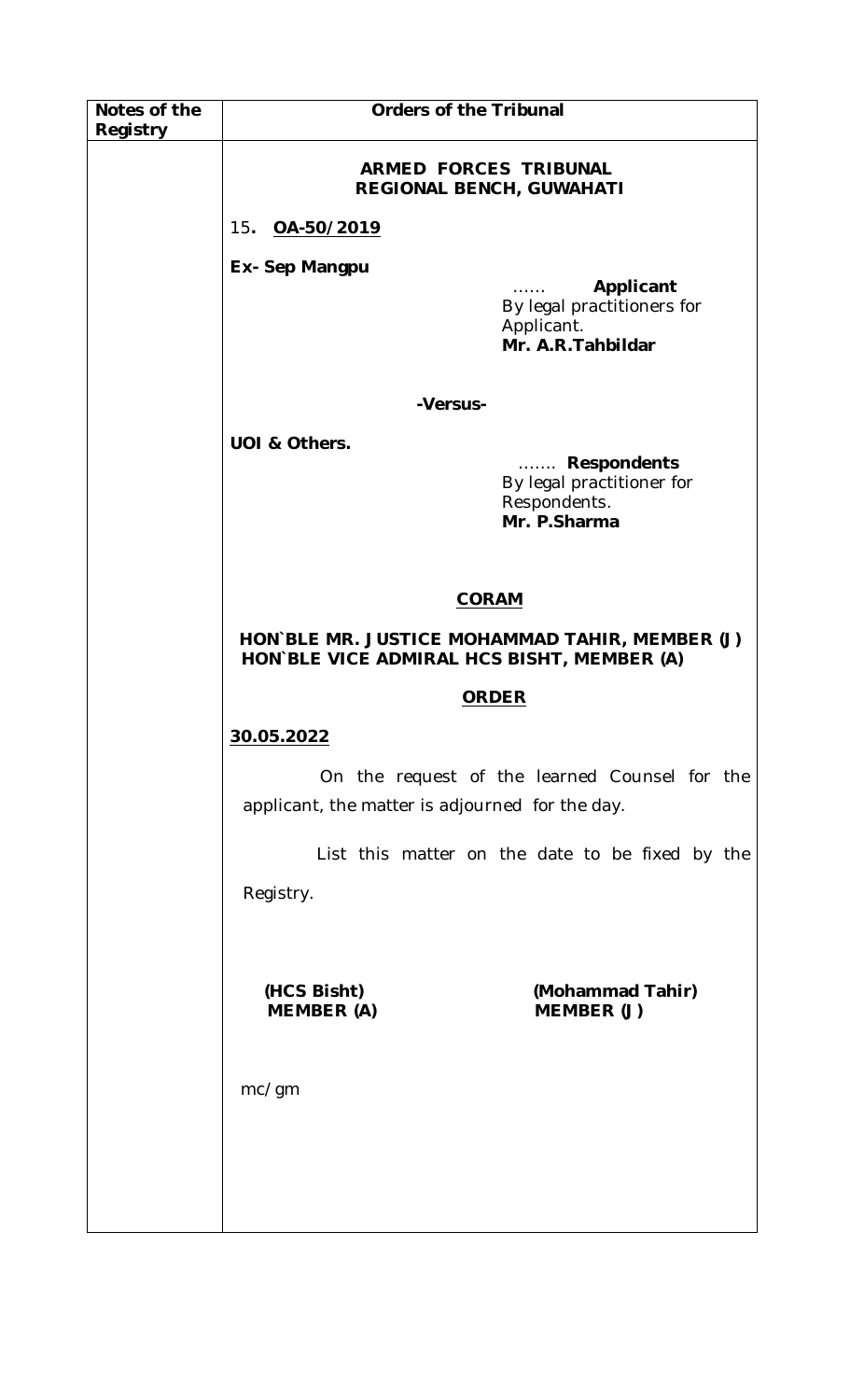| Notes of the<br>Registry | <b>Orders of the Tribunal</b>                                                                |                                                                                             |
|--------------------------|----------------------------------------------------------------------------------------------|---------------------------------------------------------------------------------------------|
|                          | <b>ARMED FORCES TRIBUNAL</b><br><b>REGIONAL BENCH, GUWAHATI</b>                              |                                                                                             |
|                          | 17. <b>OA-55/2019</b><br>with MA-37/2019                                                     |                                                                                             |
|                          | <b>Ex-Hav R Thumgaland</b>                                                                   |                                                                                             |
|                          |                                                                                              | Applicant<br>By legal practitioners for<br>Applicant.<br>Mr. A R Tahbildar                  |
|                          | -Versus-                                                                                     |                                                                                             |
|                          | UOI & Others.                                                                                | <b>Respondents</b><br>.<br>By legal practitioner for<br>Respondents.<br>Mrs. Dipanjali Bora |
|                          | <b>CORAM</b>                                                                                 |                                                                                             |
|                          | HON BLE MR. JUSTICE MOHAMMAD TAHIR, MEMBER (J)<br>HON BLE VICE ADMIRAL HCS BISHT, MEMBER (A) |                                                                                             |
|                          | <b>ORDER</b>                                                                                 |                                                                                             |
|                          | 30.05.2022                                                                                   |                                                                                             |
|                          | applicant, the case is adjourned for the day.                                                | On the request of the learned Counsel for the                                               |
|                          |                                                                                              | List this matter on the date to be fixed by the                                             |
|                          | Registry.                                                                                    |                                                                                             |
|                          |                                                                                              |                                                                                             |
|                          | (HCS Bisht)<br><b>MEMBER (A)</b>                                                             | (Mohammad Tahir)<br>MEMBER (J)                                                              |
|                          | mc/gm                                                                                        |                                                                                             |
|                          |                                                                                              |                                                                                             |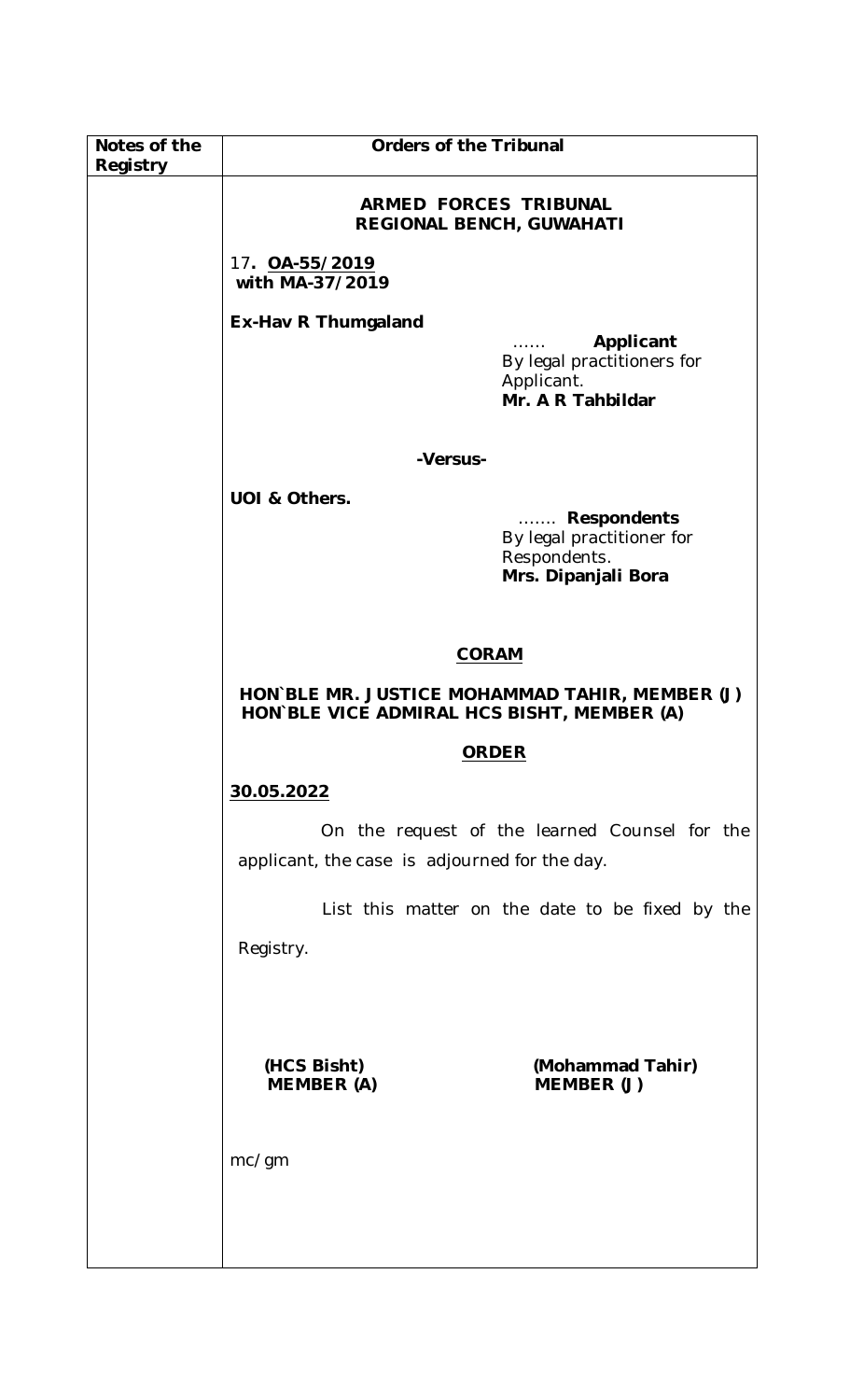| Notes of the<br>Registry | <b>Orders of the Tribunal</b>                                                                |                                                                                         |
|--------------------------|----------------------------------------------------------------------------------------------|-----------------------------------------------------------------------------------------|
|                          | <b>ARMED FORCES TRIBUNAL</b><br>REGIONAL BENCH, GUWAHATI                                     |                                                                                         |
|                          | 18. <b>OA(A)-54/2016</b>                                                                     |                                                                                         |
|                          | Ex-Nk Paongam                                                                                | Applicant<br>1.1.1.1.1                                                                  |
|                          |                                                                                              | By legal practitioners for<br>Applicant.<br>Mr. Jalaluddin<br>Mr. Juno Rahman           |
|                          | -Versus-                                                                                     |                                                                                         |
|                          | UOI & Others.                                                                                | <b>Respondents</b><br>.<br>By legal practitioner for<br>Respondents.<br>Mr. P.K.Garodia |
|                          | <b>CORAM</b>                                                                                 |                                                                                         |
|                          | HON BLE MR. JUSTICE MOHAMMAD TAHIR, MEMBER (J)<br>HON BLE VICE ADMIRAL HCS BISHT, MEMBER (A) |                                                                                         |
|                          | <b>ORDER</b>                                                                                 |                                                                                         |
|                          | 30.05.2022                                                                                   |                                                                                         |
|                          | Learned Counsel for the applicant is absent.                                                 |                                                                                         |
|                          | adjourned for the day.                                                                       | However, in the interest of justice the matter is                                       |
|                          |                                                                                              | List this matter on the date to be fixed by the                                         |
|                          | Registry.                                                                                    |                                                                                         |
|                          | (HCS Bisht)<br><b>MEMBER (A)</b>                                                             | (Mohammad Tahir)<br>MEMBER (J)                                                          |
|                          | mc/gm                                                                                        |                                                                                         |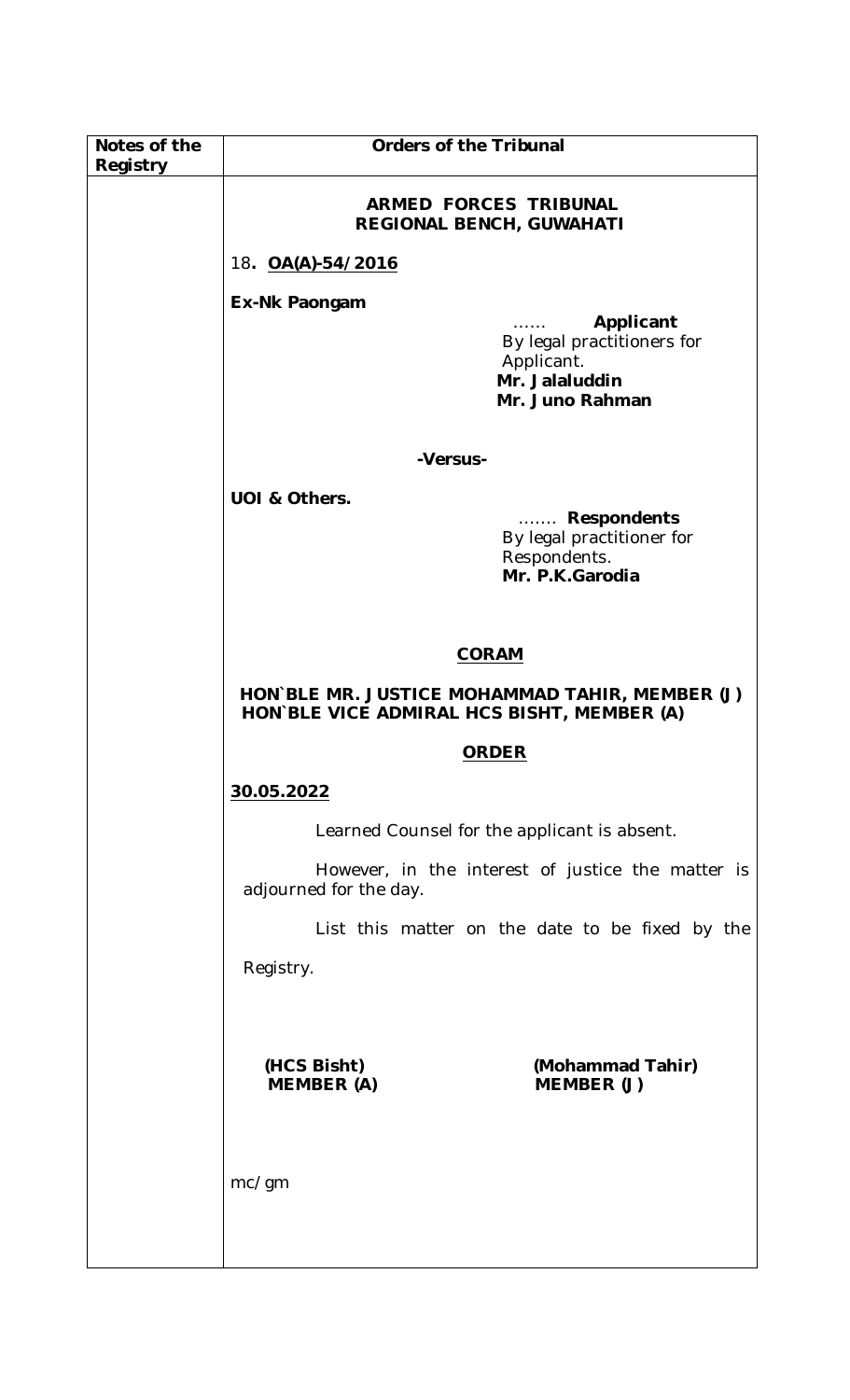| Notes of the<br>Registry | <b>Orders of the Tribunal</b>                                                                |                                                                                            |
|--------------------------|----------------------------------------------------------------------------------------------|--------------------------------------------------------------------------------------------|
|                          | ARMED FORCES TRIBUNAL<br><b>REGIONAL BENCH, GUWAHATI</b>                                     |                                                                                            |
|                          | 21.0A-40/2019                                                                                |                                                                                            |
|                          | Ex-Sub Jonati Anal                                                                           | Applicant<br>By legal practitioners for<br>Applicant.<br>Mr. AR Tahbildar                  |
|                          | -Versus-                                                                                     |                                                                                            |
|                          | UOI & Others.                                                                                | <b>Respondents</b><br>.<br>By legal practitioner for<br>Respondents.<br>Mrs Dipanjali Bora |
|                          | <b>CORAM</b>                                                                                 |                                                                                            |
|                          | HON BLE MR. JUSTICE MOHAMMAD TAHIR, MEMBER (J)<br>HON`BLE VICE ADMIRAL HCS BISHT, MEMBER (A) |                                                                                            |
|                          | <b>ORDER</b>                                                                                 |                                                                                            |
|                          | 30.05.2022                                                                                   |                                                                                            |
|                          | applicant, the matter is adjourned for the day.                                              | On the request of the learned Counsel for the                                              |
|                          | Registry.                                                                                    | List this matter on the date to be fixed by the                                            |
|                          | (HCS Bisht)<br><b>MEMBER (A)</b>                                                             | (Mohammad Tahir)<br>MEMBER (J)                                                             |
|                          | Mc/gm                                                                                        |                                                                                            |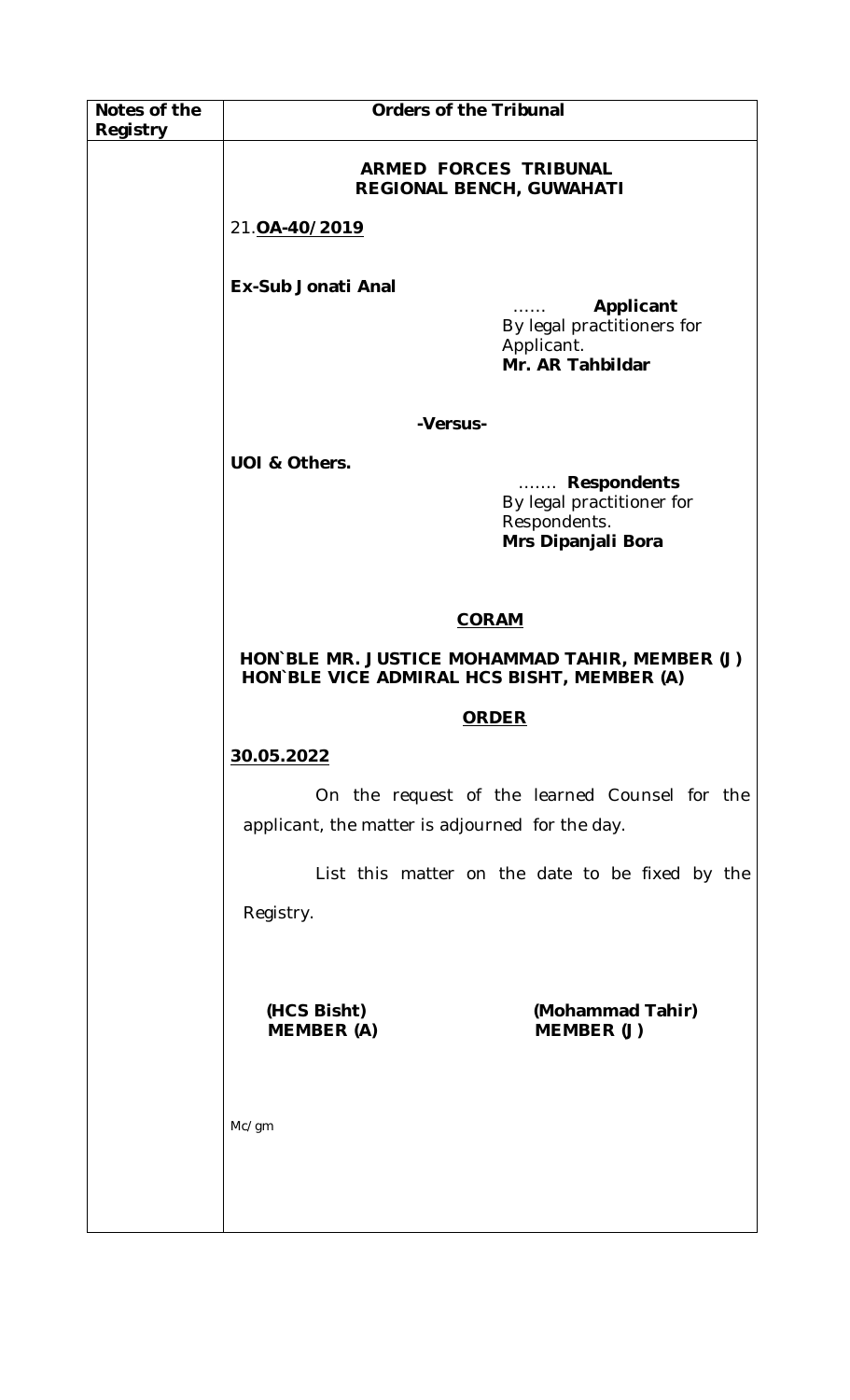| Notes of the | <b>Orders of the Tribunal</b>                                                                |                                                                            |
|--------------|----------------------------------------------------------------------------------------------|----------------------------------------------------------------------------|
| Registry     |                                                                                              |                                                                            |
|              | <b>ARMED FORCES TRIBUNAL</b><br>REGIONAL BENCH, GUWAHATI                                     |                                                                            |
|              | 23. OA-13/2019                                                                               |                                                                            |
|              | Ex-Sub SN Angpol Lamkang Naga                                                                |                                                                            |
|              |                                                                                              | Applicant<br>By legal practitioners for<br>Applicant.<br>Mr. AR Tahbildar  |
|              | -Versus-                                                                                     |                                                                            |
|              | UOI & Others.                                                                                |                                                                            |
|              |                                                                                              | Respondents<br>By legal practitioner for<br>Respondents.<br>Mr. PK Garodia |
|              | <b>CORAM</b>                                                                                 |                                                                            |
|              | HON`BLE MR. JUSTICE MOHAMMAD TAHIR, MEMBER (J)<br>HON BLE VICE ADMIRAL HCS BISHT, MEMBER (A) |                                                                            |
|              | <b>ORDER</b>                                                                                 |                                                                            |
|              | 30.05.2022                                                                                   |                                                                            |
|              | adjournment of the case.                                                                     | Learned Counsel for the applicant has prayed for                           |
|              |                                                                                              | List this matter on the date to be fixed by the                            |
|              | Registry.                                                                                    |                                                                            |
|              |                                                                                              |                                                                            |
|              | (HCS Bisht)<br><b>MEMBER (A)</b>                                                             | (Mohammad Tahir)<br>MEMBER (J)                                             |
|              | Mc/gm                                                                                        |                                                                            |
|              |                                                                                              |                                                                            |
|              |                                                                                              |                                                                            |
|              |                                                                                              |                                                                            |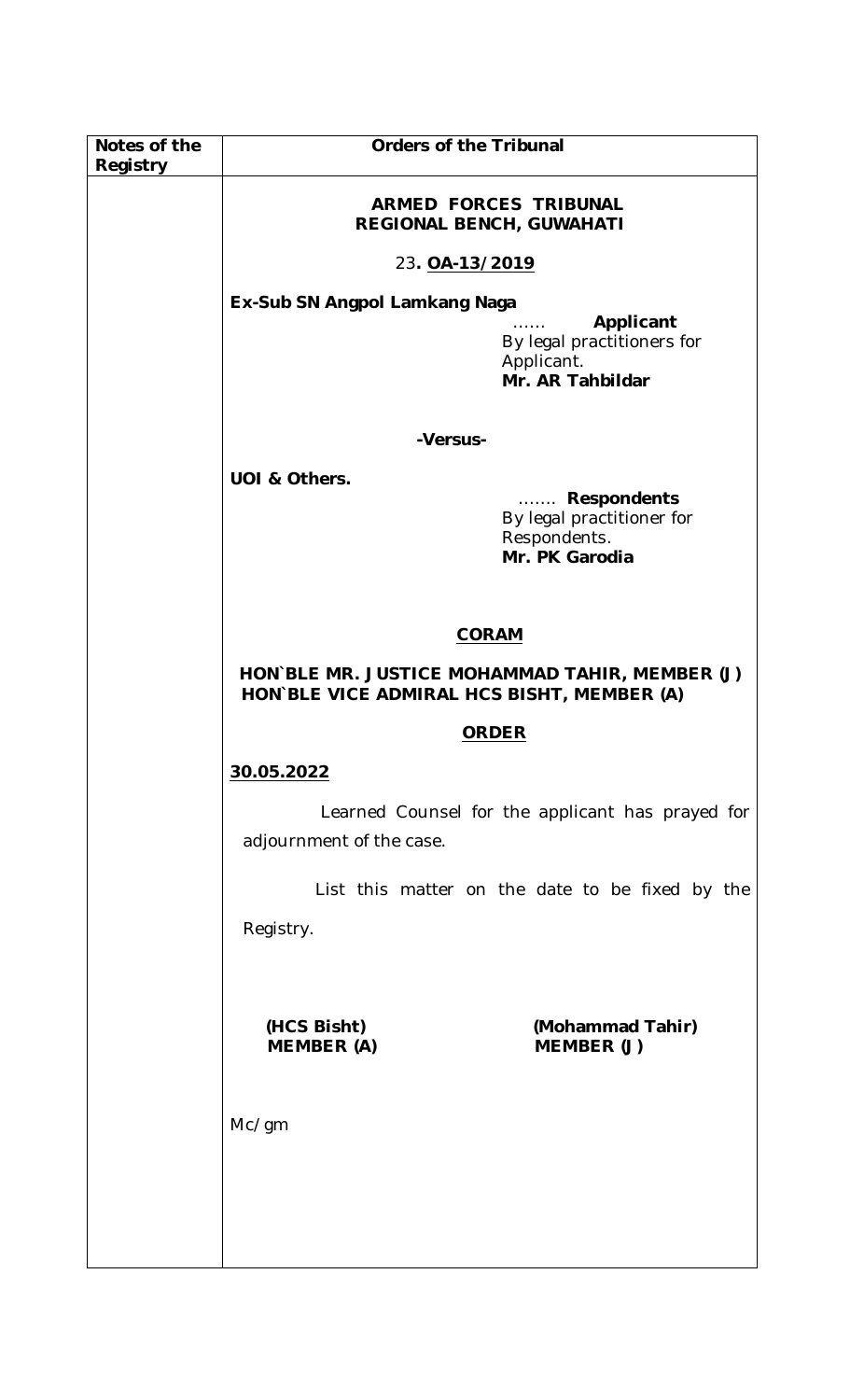| Notes of the | <b>Orders of the Tribunal</b>                                                                |                                                                                            |
|--------------|----------------------------------------------------------------------------------------------|--------------------------------------------------------------------------------------------|
| Registry     |                                                                                              |                                                                                            |
|              | <b>ARMED FORCES TRIBUNAL</b><br>REGIONAL BENCH, GUWAHATI                                     |                                                                                            |
|              | 24. OA-06/2019                                                                               |                                                                                            |
|              | Ex-Sep Barun Rajbonghsi                                                                      |                                                                                            |
|              |                                                                                              | Applicant<br>By legal practitioners for<br>Applicant.<br>Mrs Rita Devi<br>Mr. AR Tahbildar |
|              | -Versus-                                                                                     |                                                                                            |
|              | UOI & Others.                                                                                |                                                                                            |
|              |                                                                                              | <b>Respondents</b><br>.<br>By legal practitioner for<br>Respondents.<br>Mr. P.J.Barman     |
|              |                                                                                              |                                                                                            |
|              | <b>CORAM</b>                                                                                 |                                                                                            |
|              | HON BLE MR. JUSTICE MOHAMMAD TAHIR, MEMBER (J)<br>HON BLE VICE ADMIRAL HCS BISHT, MEMBER (A) |                                                                                            |
|              | <b>ORDER</b>                                                                                 |                                                                                            |
|              | 30.05.2022                                                                                   |                                                                                            |
|              | parties, the matter is adjourned for the day.                                                | On the request of the learned Counsel for both the                                         |
|              |                                                                                              | List this matter on the date to be fixed by the                                            |
|              | Registry.                                                                                    |                                                                                            |
|              |                                                                                              |                                                                                            |
|              |                                                                                              |                                                                                            |
|              | (HCS Bisht)<br><b>MEMBER (A)</b>                                                             | (Mohammad Tahir)<br>MEMBER (J)                                                             |
|              |                                                                                              |                                                                                            |
|              | Mc/gm                                                                                        |                                                                                            |
|              |                                                                                              |                                                                                            |
|              |                                                                                              |                                                                                            |
|              |                                                                                              |                                                                                            |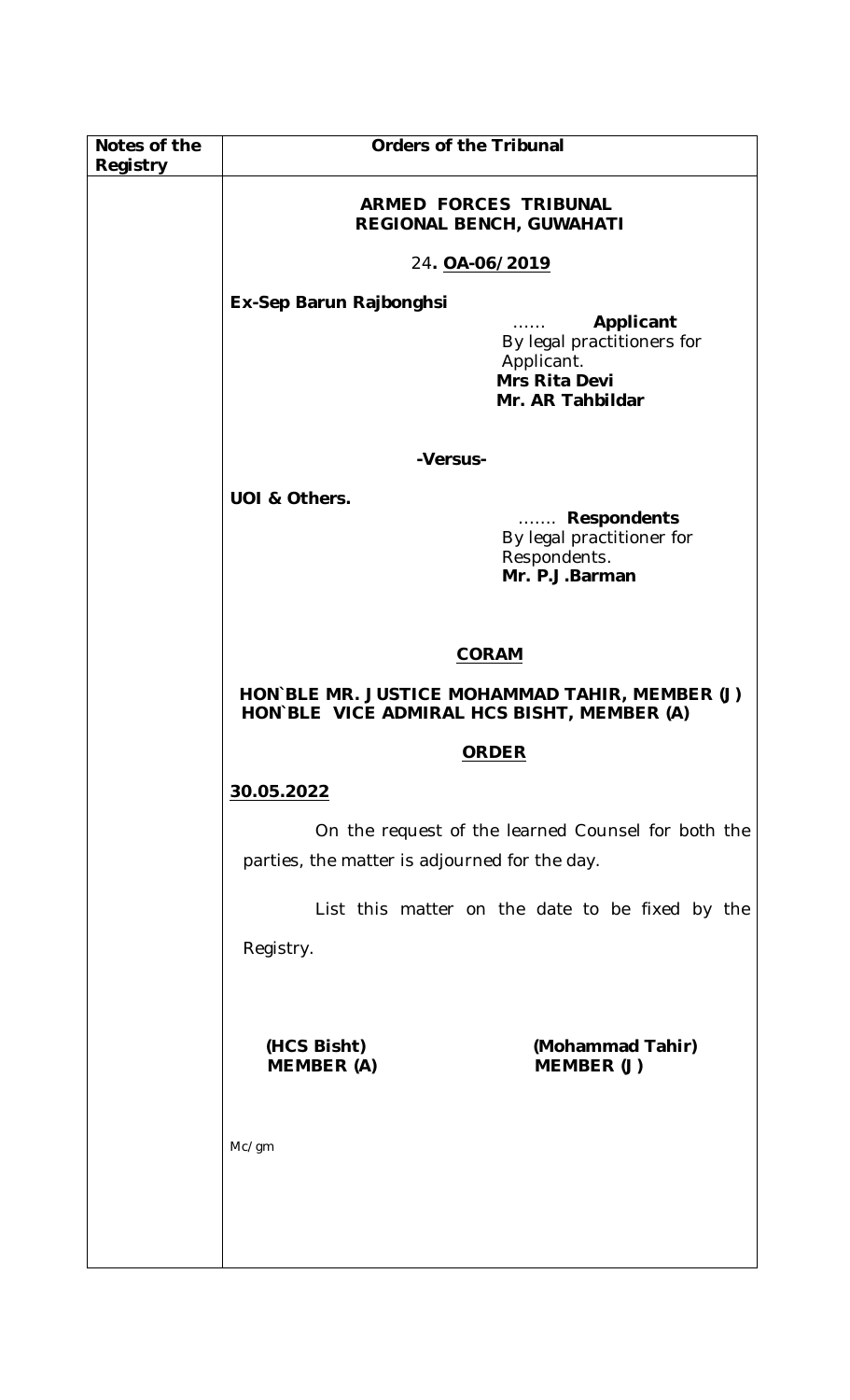| Notes of the<br>Registry | <b>Orders of the Tribunal</b>                                                                                                |                                                                                                                                                       |
|--------------------------|------------------------------------------------------------------------------------------------------------------------------|-------------------------------------------------------------------------------------------------------------------------------------------------------|
|                          | <b>ARMED FORCES TRIBUNAL</b><br><b>REGIONAL BENCH, GUWAHATI</b>                                                              |                                                                                                                                                       |
|                          | 25. TA-03/2019<br>with MA-38/2019                                                                                            |                                                                                                                                                       |
|                          | Smt Hela Rani Das                                                                                                            | Applicant<br>1.1.1.1.1<br>By legal practitioners for<br>Applicant.<br>Mr. Nurul Haque Mazumdar<br>(appeared before the Ld Civil<br>Judge, Hailakandi) |
|                          | -Versus-                                                                                                                     |                                                                                                                                                       |
|                          | UOI & Others.                                                                                                                | Respondents<br>By legal practitioner for<br>Respondents.<br>Mrs.Dipanjali Bora                                                                        |
|                          | <b>CORAM</b><br>HON BLE MR. JUSTICE MOHAMMAD TAHIR, MEMBER (J)<br>HON BLE VICE ADMIRAL HCS BISHT, MEMBER (A)<br><b>ORDER</b> |                                                                                                                                                       |
|                          |                                                                                                                              |                                                                                                                                                       |
|                          |                                                                                                                              |                                                                                                                                                       |
|                          | 30.05.2022                                                                                                                   |                                                                                                                                                       |
|                          | adjournment of the case.                                                                                                     | Learned Counsel for the applicant has prayed for                                                                                                      |
|                          | Registry.                                                                                                                    | List this matter on the date to be fixed by the                                                                                                       |
|                          | (HCS Bisht)<br><b>MEMBER (A)</b>                                                                                             | (Mohammad Tahir)<br>MEMBER (J)                                                                                                                        |
|                          | Mc/gm                                                                                                                        |                                                                                                                                                       |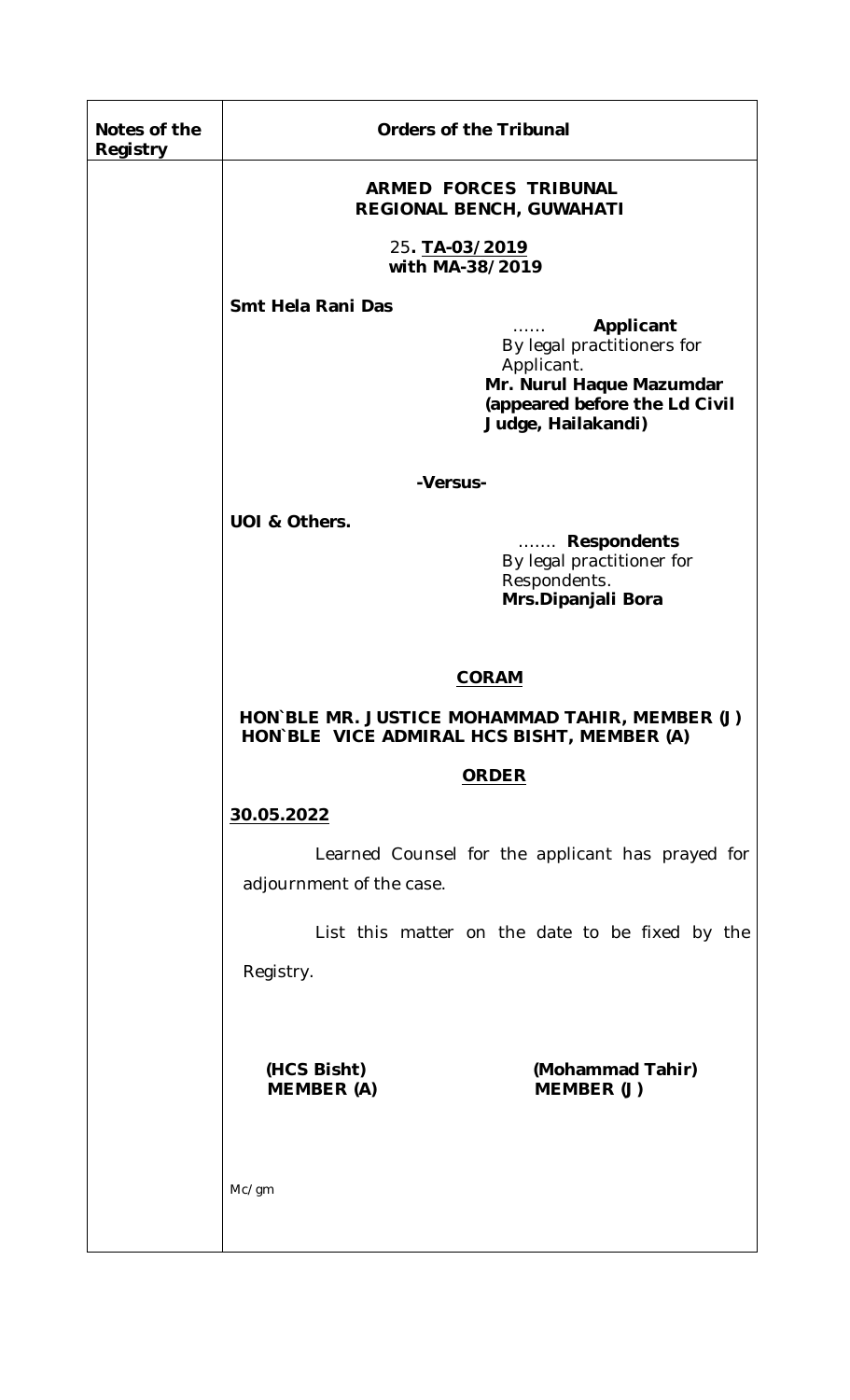| Notes of the | <b>Orders of the Tribunal</b>                                                                |                                                                                        |
|--------------|----------------------------------------------------------------------------------------------|----------------------------------------------------------------------------------------|
| Registry     |                                                                                              |                                                                                        |
|              | <b>ARMED FORCES TRIBUNAL</b><br>REGIONAL BENCH, GUWAHATI                                     |                                                                                        |
|              | 26. OA-12/2020                                                                               |                                                                                        |
|              | Ex-Hony Nb Sub A Losu Mao                                                                    |                                                                                        |
|              |                                                                                              | Applicant<br>1.1.1.1.1<br>By legal practitioners for<br>Applicant.<br>Mr. AR Tahbildar |
|              | -Versus-                                                                                     |                                                                                        |
|              | UOI & Others.                                                                                |                                                                                        |
|              |                                                                                              | Respondents<br>By legal practitioner for<br>Respondents.<br>Mr. B Kumar                |
|              | <b>CORAM</b>                                                                                 |                                                                                        |
|              | HON BLE MR. JUSTICE MOHAMMAD TAHIR, MEMBER (J)<br>HON BLE VICE ADMIRAL HCS BISHT, MEMBER (A) |                                                                                        |
|              | <b>ORDER</b>                                                                                 |                                                                                        |
|              | 30.05.2022                                                                                   |                                                                                        |
|              | applicant, the matter is adjourned for the day.                                              | On the request of the learned Counsel for the                                          |
|              |                                                                                              | List this matter on the date to be fixed by the                                        |
|              | Registry.                                                                                    |                                                                                        |
|              |                                                                                              |                                                                                        |
|              | (HCS Bisht)<br><b>MEMBER (A)</b>                                                             | (Mohammad Tahir)<br>MEMBER (J)                                                         |
|              |                                                                                              |                                                                                        |
|              | Mc/gm                                                                                        |                                                                                        |
|              |                                                                                              |                                                                                        |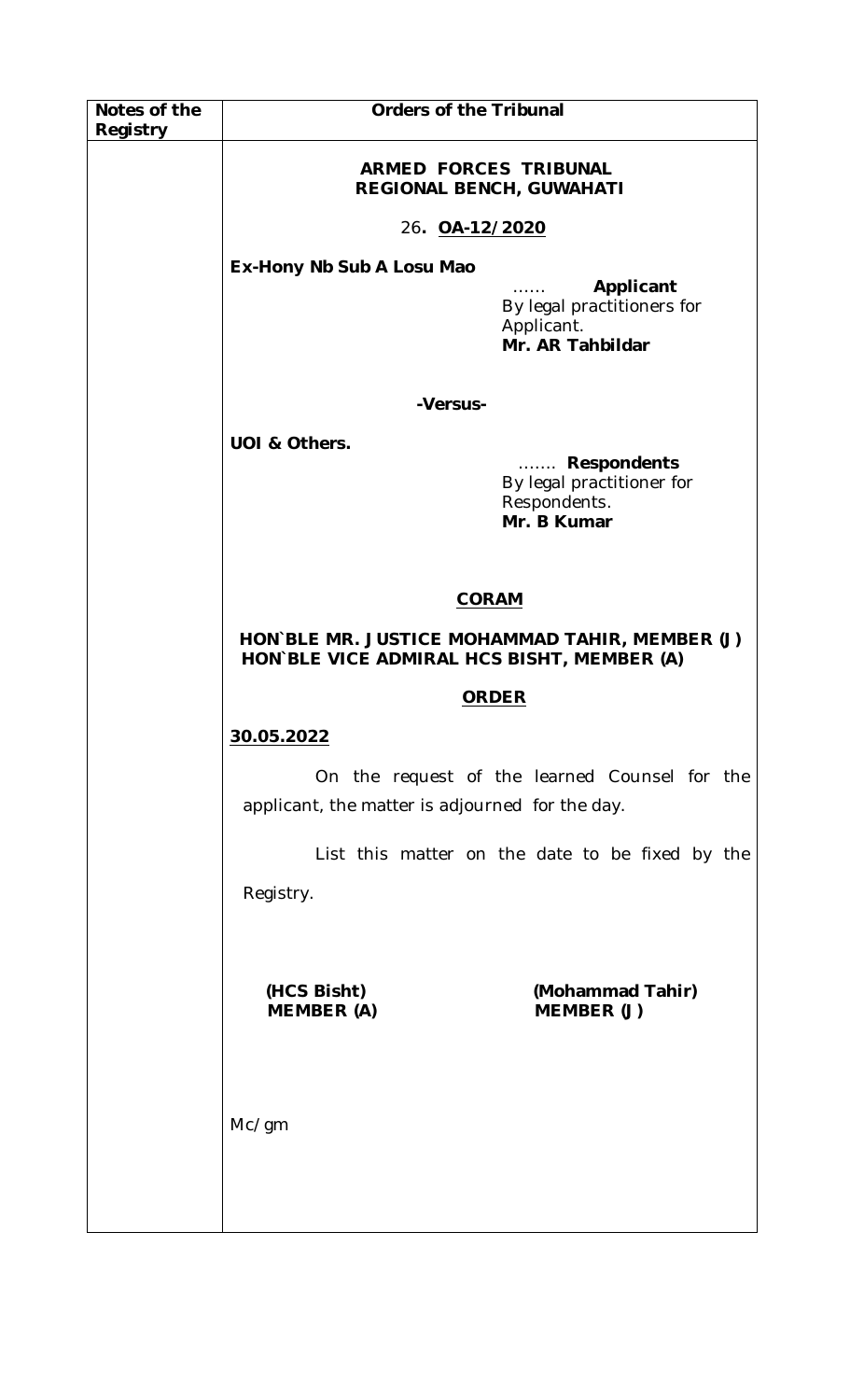| Notes of the<br>Registry | Orders of the Tribunal                                                                                           |  |
|--------------------------|------------------------------------------------------------------------------------------------------------------|--|
|                          | <b>ARMED FORCES TRIBUNAL</b><br><b>REGIONAL BENCH, GUWAHATI</b>                                                  |  |
|                          | 29. 0A-51/2019                                                                                                   |  |
|                          | <b>Smt Minneng Sitlhou</b>                                                                                       |  |
|                          | Applicant<br>By legal practitioners for<br>Applicant.<br>Mr.S Pfokrelo<br>Mr Pni Sani<br><b>Miss AK Victoria</b> |  |
|                          | -Versus-                                                                                                         |  |
|                          | UOI & Others.                                                                                                    |  |
|                          | <b>Respondents</b><br>.<br>By legal practitioner for<br>Respondents.<br>Mr. B Kumar                              |  |
|                          | <b>CORAM</b>                                                                                                     |  |
|                          | HON BLE MR. JUSTICE MOHAMMAD TAHIR, MEMBER (J)<br>HON BLE VICE ADMIRAL HCS BISHT, MEMBER (A)                     |  |
|                          | <b>ORDER</b>                                                                                                     |  |
|                          | 30.05.2022                                                                                                       |  |
|                          | On the request of the learned Counsel for both the<br>parties, the matter is adjourned for the day.              |  |
|                          | List this matter on the date to be fixed by the                                                                  |  |
|                          | Registry.                                                                                                        |  |
|                          | (HCS Bisht)<br>(Mohammad Tahir)<br><b>MEMBER (A)</b><br>MEMBER (J)                                               |  |
|                          | mc/gm                                                                                                            |  |
|                          |                                                                                                                  |  |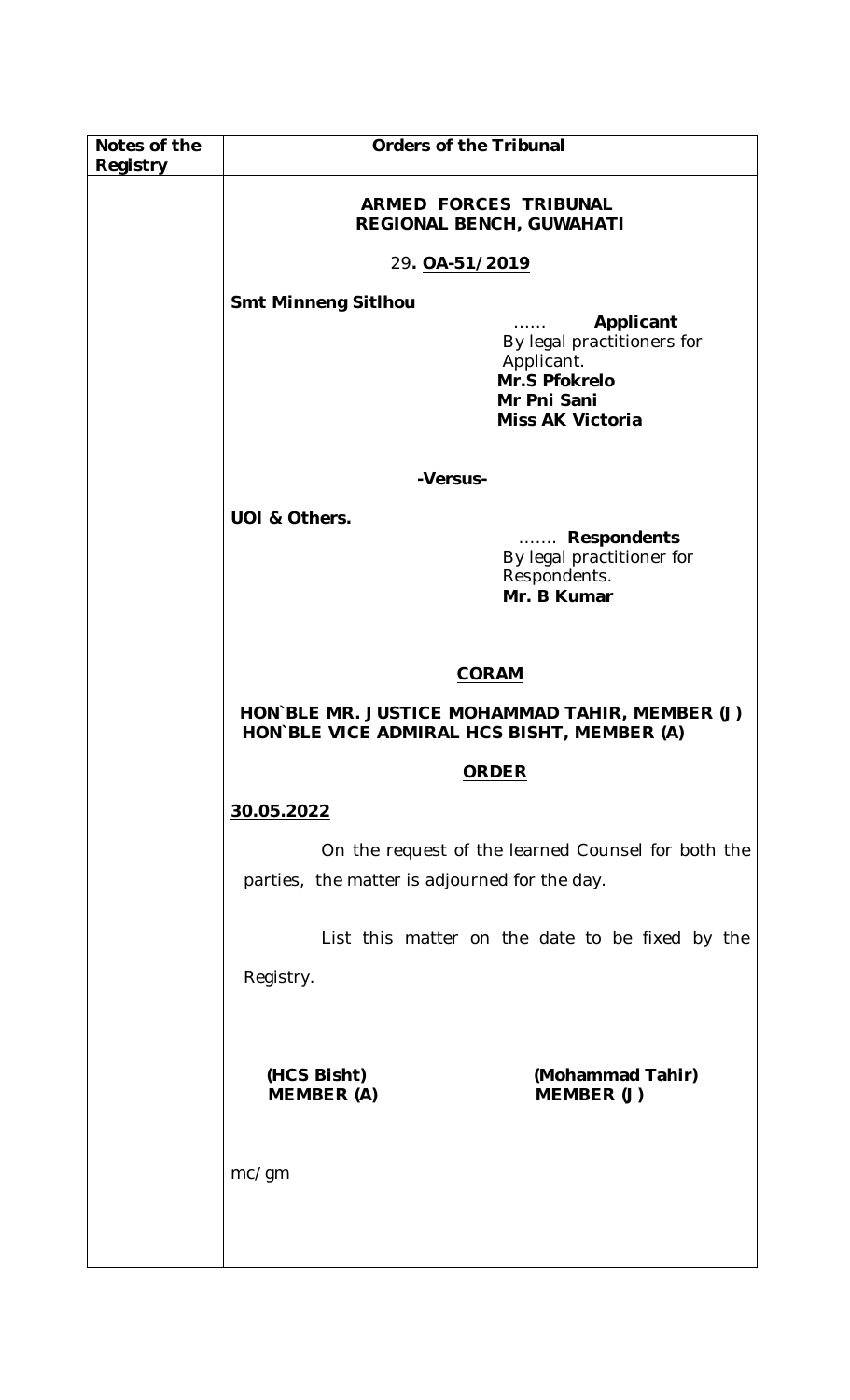| Notes of the | <b>Orders of the Tribunal</b>                                                                |                                                                                |
|--------------|----------------------------------------------------------------------------------------------|--------------------------------------------------------------------------------|
| Registry     |                                                                                              |                                                                                |
|              | <b>ARMED FORCES TRIBUNAL</b><br><b>REGIONAL BENCH, GUWAHATI</b>                              |                                                                                |
|              | 31. OA-44/2019                                                                               |                                                                                |
|              | Ex-Sub BD Jacob Anal                                                                         |                                                                                |
|              |                                                                                              | Applicant<br>.<br>By legal practitioners for<br>Applicant.<br>Mr. AR Tahbildar |
|              | -Versus-                                                                                     |                                                                                |
|              | UOI & Others.                                                                                |                                                                                |
|              |                                                                                              | Respondents<br>By legal practitioner for<br>Respondents.<br>Mr. PK Garodia     |
|              | <b>CORAM</b>                                                                                 |                                                                                |
|              | HON BLE MR. JUSTICE MOHAMMAD TAHIR, MEMBER (J)<br>HON`BLE VICE ADMIRAL HCS BISHT, MEMBER (A) |                                                                                |
|              | <b>ORDER</b>                                                                                 |                                                                                |
|              | 30.05.2022                                                                                   |                                                                                |
|              | parties, the matter is adjourned for the day.                                                | On the request of the learned Counsel for both the                             |
|              |                                                                                              | List this matter on the date to be fixed by the                                |
|              | Registry.                                                                                    |                                                                                |
|              |                                                                                              |                                                                                |
|              | (HCS Bisht)<br><b>MEMBER (A)</b>                                                             | (Mohammad Tahir)<br>MEMBER (J)                                                 |
|              |                                                                                              |                                                                                |
|              | mc/gm                                                                                        |                                                                                |
|              |                                                                                              |                                                                                |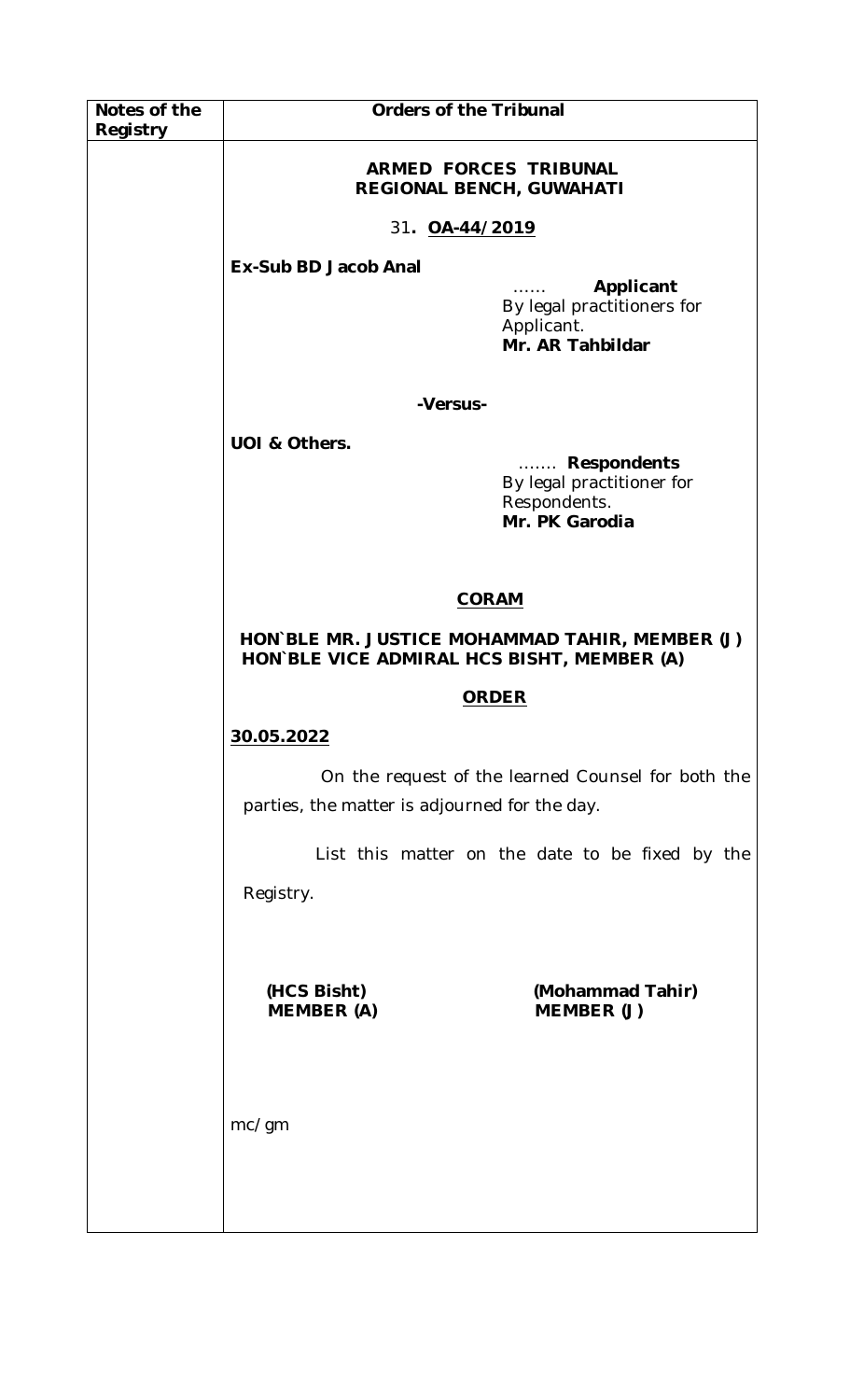| Notes of the<br>Registry | <b>Orders of the Tribunal</b>                                                                |                                                                                             |
|--------------------------|----------------------------------------------------------------------------------------------|---------------------------------------------------------------------------------------------|
|                          | <b>ARMED FORCES TRIBUNAL</b><br>REGIONAL BENCH, GUWAHATI                                     |                                                                                             |
|                          | 33. OA-10/2020<br>With MA-06/2020                                                            |                                                                                             |
|                          | Smt Shyanda Rani Khatun<br>Applicant                                                         |                                                                                             |
|                          |                                                                                              | By legal practitioners for<br>Applicant.<br>Ms. Alakananda Chakrabarty<br>Ms Mithu Dasgupta |
|                          | -Versus-                                                                                     |                                                                                             |
|                          | UOI & Others.                                                                                |                                                                                             |
|                          |                                                                                              | <b>Respondents</b><br>.<br>By legal practitioner for<br>Respondents.<br>Mr. B.Kumar         |
|                          | <b>CORAM</b>                                                                                 |                                                                                             |
|                          | HON BLE MR. JUSTICE MOHAMMAD TAHIR, MEMBER (J)<br>HON BLE VICE ADMIRAL HCS BISHT, MEMBER (A) |                                                                                             |
|                          | <b>ORDER</b>                                                                                 |                                                                                             |
|                          | 30.05.2022                                                                                   |                                                                                             |
|                          | the contesting party in the case.                                                            | None is responding for the Respondent No.6, who is                                          |
|                          |                                                                                              | However, in the interest of justice, the case is                                            |
|                          | adjourned for the day.                                                                       |                                                                                             |
|                          |                                                                                              | List this matter on the date to be fixed by the                                             |
|                          | Registry.                                                                                    |                                                                                             |
|                          |                                                                                              |                                                                                             |
|                          | (HCS Bisht)<br><b>MEMBER (A)</b>                                                             | (Mohammad Tahir)<br>MEMBER (J)                                                              |
|                          | Mc/gm                                                                                        |                                                                                             |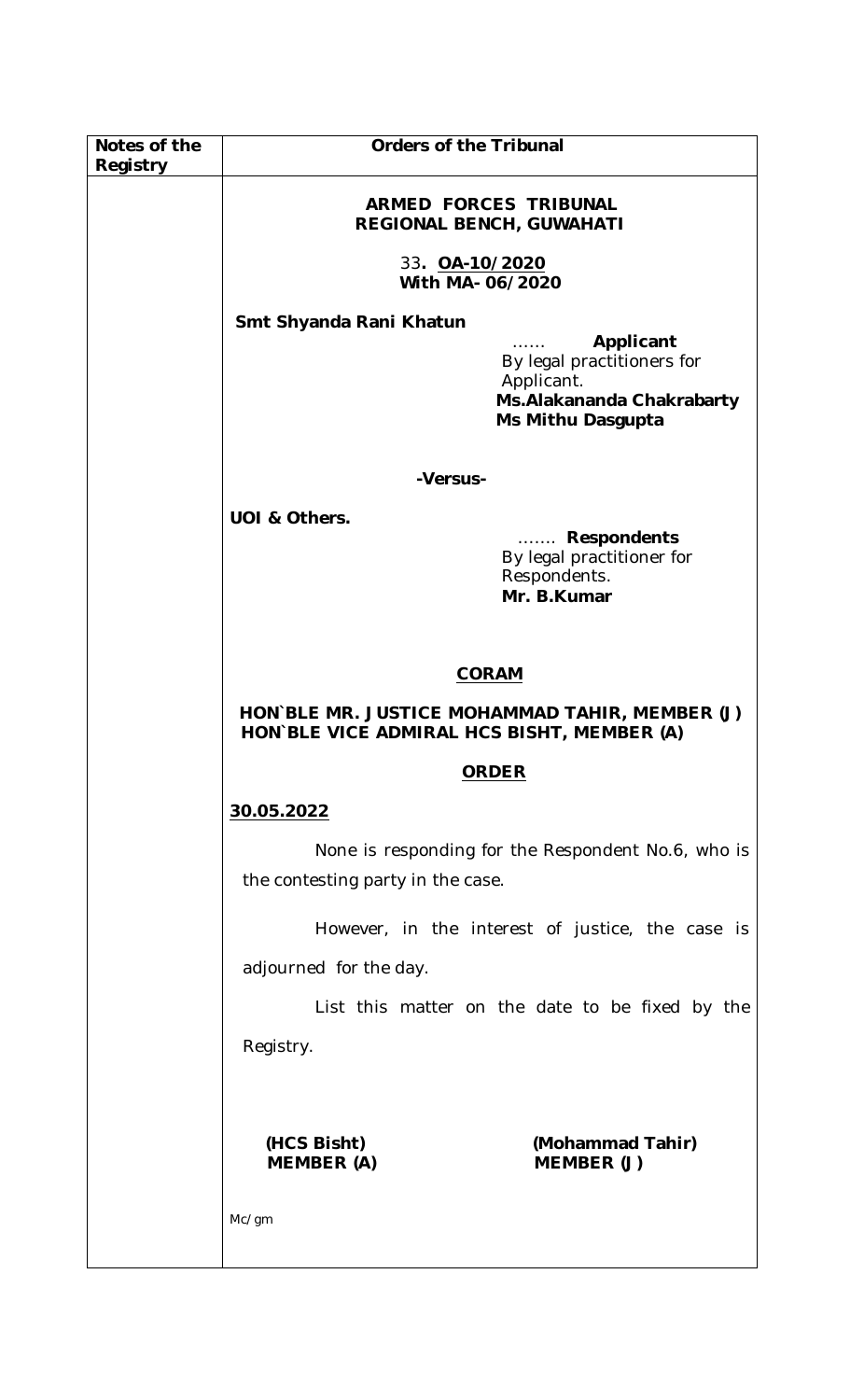| Notes of the<br>Registry | <b>Orders of the Tribunal</b>                                                                                                                                                      |                                                                                     |
|--------------------------|------------------------------------------------------------------------------------------------------------------------------------------------------------------------------------|-------------------------------------------------------------------------------------|
|                          | IN THE ARMED FORCES TRIBUNAL<br><b>REGIONAL BENCH, GUWAHATI</b>                                                                                                                    |                                                                                     |
|                          | 34. OA-22/2020<br>With MA- 14/20                                                                                                                                                   |                                                                                     |
|                          | Ex- Rect KL Ngamshel Anal                                                                                                                                                          | Applicant<br>By legal practitioners for                                             |
|                          |                                                                                                                                                                                    | Applicant.<br>Mr. AR Tahbildar                                                      |
|                          | -Versus-                                                                                                                                                                           |                                                                                     |
|                          | UOI & Others.                                                                                                                                                                      | <b>Respondents</b><br>.<br>By legal practitioner for<br>Respondents.<br>Mr. B Kumar |
|                          | <b>CORAM</b>                                                                                                                                                                       |                                                                                     |
|                          | HON BLE MR. JUSTICE MOHAMMAD TAHIR, MEMBER (J)<br>HON BLE VICE ADMIRAL HCS BISHT, MEMBER (A)                                                                                       |                                                                                     |
|                          | <b>ORDER</b>                                                                                                                                                                       |                                                                                     |
|                          | 30.05.2022                                                                                                                                                                         |                                                                                     |
|                          | Learned counsel for the applicant submits that he<br>will file rejoinder affidavit in response to the Counter Affidavit<br>filed on behalf of the Respondent.<br>Request accepted. |                                                                                     |
|                          |                                                                                                                                                                                    |                                                                                     |
|                          | List this matter on the date to be fixed by the                                                                                                                                    |                                                                                     |
|                          | Registry.                                                                                                                                                                          |                                                                                     |
|                          | (HCS Bisht)<br><b>MEMBER (A)</b>                                                                                                                                                   | (Mohammad Tahir)<br>MEMBER (J)                                                      |
|                          | mc/gm                                                                                                                                                                              |                                                                                     |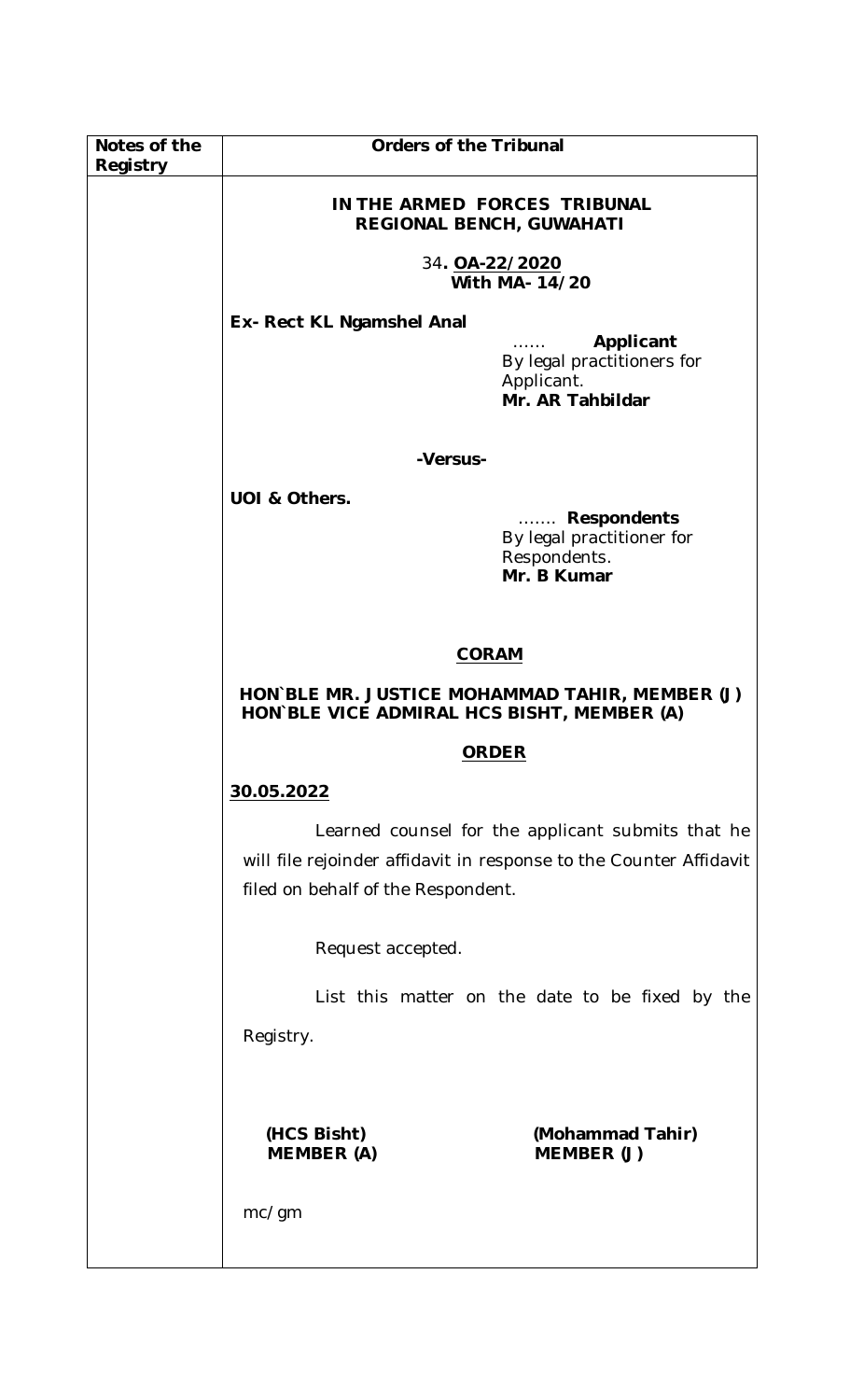| Notes of the | <b>Orders of the Tribunal</b>                                                                        |                                                                           |
|--------------|------------------------------------------------------------------------------------------------------|---------------------------------------------------------------------------|
| Registry     |                                                                                                      |                                                                           |
|              | <b>ARMED FORCES TRIBUNAL</b><br>REGIONAL BENCH, GUWAHATI                                             |                                                                           |
|              | 39. OA-16/2020                                                                                       |                                                                           |
|              | Ex-NK (TS) D Adani                                                                                   |                                                                           |
|              |                                                                                                      | Applicant<br>By legal practitioners for<br>Applicant.<br>Mr. AR Tahbildar |
|              | -Versus-                                                                                             |                                                                           |
|              | UOI & Others.                                                                                        |                                                                           |
|              |                                                                                                      | Respondents<br>By legal practitioner for<br>Respondents.<br>Mr. P J Baman |
|              | <b>CORAM</b>                                                                                         |                                                                           |
|              | HON BLE MR. JUSTICE MOHAMMAD TAHIR, MEMBER (J)<br>HON BLE VICE ADMIRAL HCS BISHT, MEMBER (A)         |                                                                           |
|              | <b>ORDER</b>                                                                                         |                                                                           |
|              | 30.05.2022                                                                                           |                                                                           |
|              | On the prayer made by the learned Counsel for the<br>applicant, the matter is adjourned for the day. |                                                                           |
|              | List this matter on the date to be fixed by the                                                      |                                                                           |
|              | Registry.                                                                                            |                                                                           |
|              |                                                                                                      |                                                                           |
|              | (HCS Bisht)<br><b>MEMBER (A)</b>                                                                     | (Mohammad Tahir)<br>MEMBER (J)                                            |
|              | mc/gm                                                                                                |                                                                           |
|              |                                                                                                      |                                                                           |
|              |                                                                                                      |                                                                           |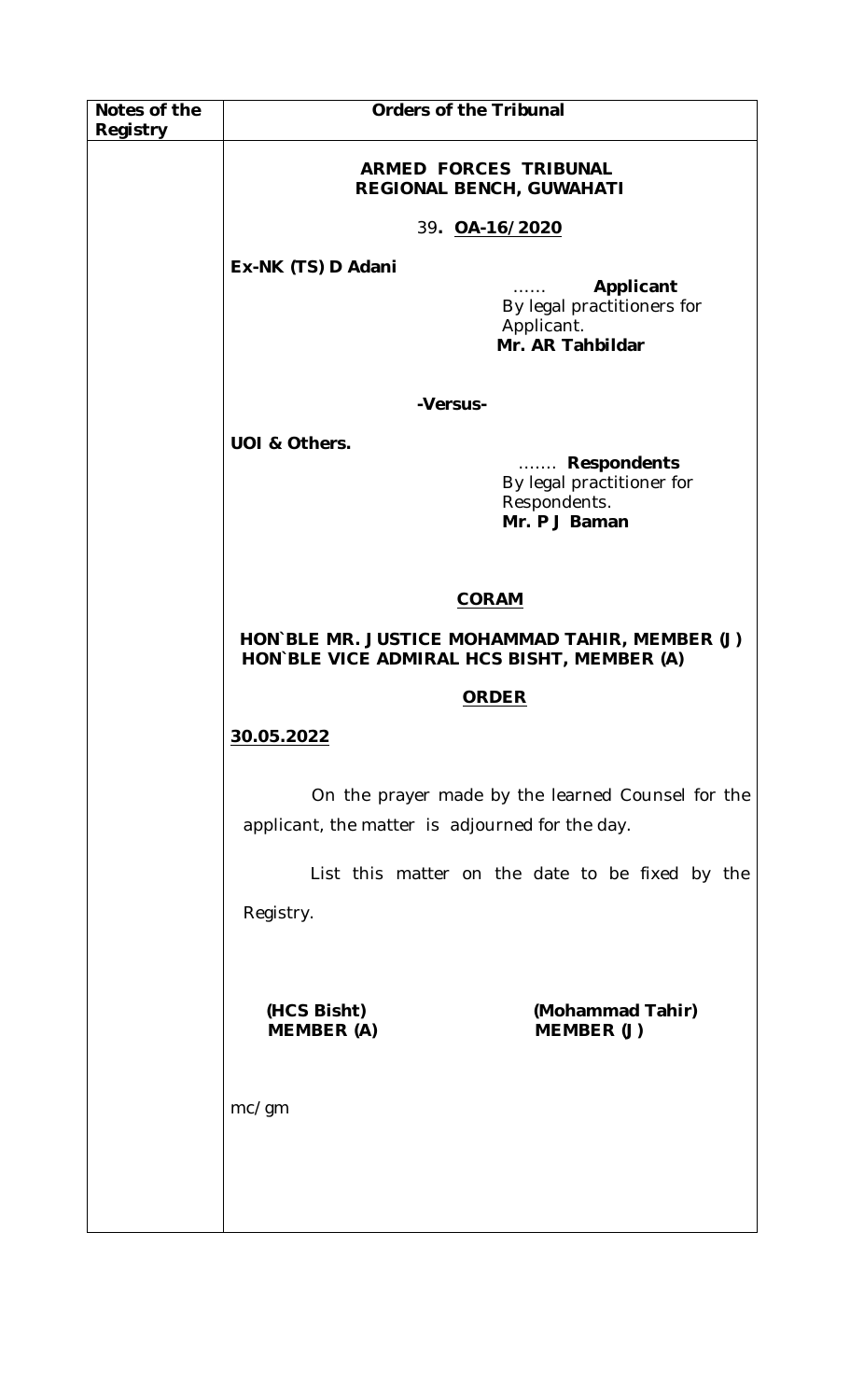| Notes of the | <b>Orders of the Tribunal</b>                                                                        |                                                                                     |
|--------------|------------------------------------------------------------------------------------------------------|-------------------------------------------------------------------------------------|
| Registry     | <b>ARMED FORCES TRIBUNAL</b><br><b>REGIONAL BENCH, GUWAHATI</b>                                      |                                                                                     |
|              | 43.<br>OA-23/2020<br><b>With MA-15/20</b>                                                            |                                                                                     |
|              | Ex-Nk Khaitinlam Vaiphei                                                                             | Applicant<br>By legal practitioners for<br>Applicant.<br>Mr. AR Tahbildar           |
|              | -Versus-                                                                                             |                                                                                     |
|              | UOI & Others.                                                                                        | <b>Respondents</b><br>.<br>By legal practitioner for<br>Respondents.<br>Mr. B Kumar |
|              | <b>CORAM</b>                                                                                         |                                                                                     |
|              | HON BLE MR. JUSTICE MOHAMMAD TAHIR, MEMBER (J)<br>HON BLE VICE ADMIRAL HCS BISHT, MEMBER (A)         |                                                                                     |
|              | <b>ORDER</b>                                                                                         |                                                                                     |
|              | 30.05.2022                                                                                           |                                                                                     |
|              | On the prayer made by the learned Counsel for the<br>applicant, the matter is adjourned for the day. |                                                                                     |
|              | Registry.                                                                                            | List this matter on the date to be fixed by the                                     |
|              | (HCS Bisht)<br><b>MEMBER (A)</b>                                                                     | (Mohammad Tahir)<br>MEMBER (J)                                                      |
|              | mc/gm                                                                                                |                                                                                     |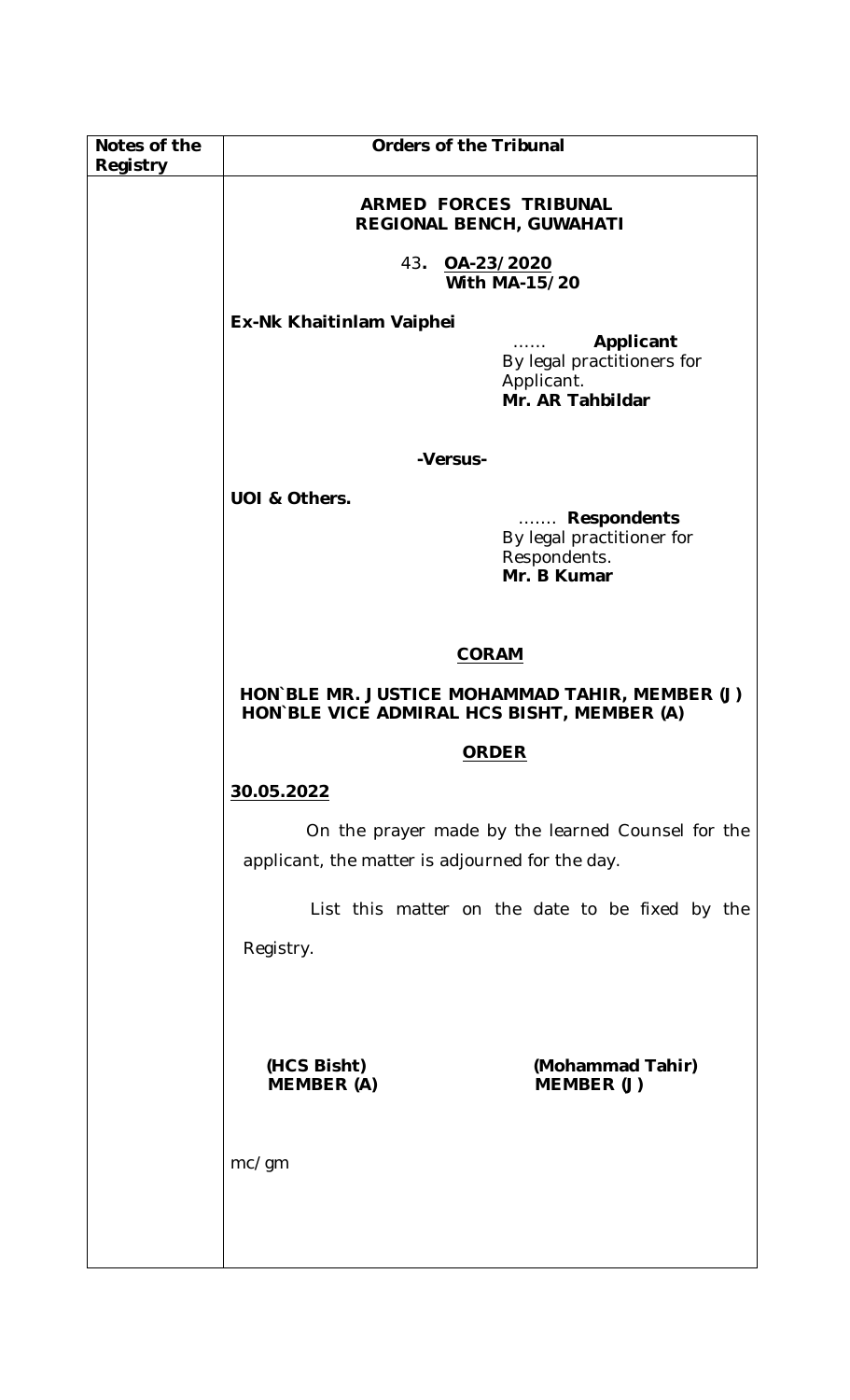| Notes of the | <b>Orders of the Tribunal</b>                                                                        |                                                                                     |
|--------------|------------------------------------------------------------------------------------------------------|-------------------------------------------------------------------------------------|
| Registry     | <b>ARMED FORCES TRIBUNAL</b><br>REGIONAL BENCH, GUWAHATI                                             |                                                                                     |
|              | 44. OA-02/2020<br>with MA-01/2020                                                                    |                                                                                     |
|              | Ex-Hav Fimsanglian Hmar                                                                              | Applicant<br>By legal practitioners for                                             |
|              |                                                                                                      | Applicant.<br>Mr. AR Tahbildar                                                      |
|              | -Versus-                                                                                             |                                                                                     |
|              | UOI & Others.                                                                                        | <b>Respondents</b><br>.<br>By legal practitioner for<br>Respondents.<br>Mr. B Kumar |
|              | <b>CORAM</b>                                                                                         |                                                                                     |
|              | HON BLE MR. JUSTICE MOHAMMAD TAHIR, MEMBER (J)<br>HON BLE VICE ADMIRAL HCS BISHT, MEMBER (A)         |                                                                                     |
|              | <b>ORDER</b>                                                                                         |                                                                                     |
|              | 30.05.2022                                                                                           |                                                                                     |
|              | On the prayer made by the learned Counsel for the<br>applicant, the matter is adjourned for the day. |                                                                                     |
|              | List this matter on the date to be fixed by the                                                      |                                                                                     |
|              | Registry.                                                                                            |                                                                                     |
|              |                                                                                                      |                                                                                     |
|              | (HCS Bisht)<br><b>MEMBER (A)</b>                                                                     | (Mohammad Tahir)<br>MEMBER (J)                                                      |
|              | mc/gm                                                                                                |                                                                                     |
|              |                                                                                                      |                                                                                     |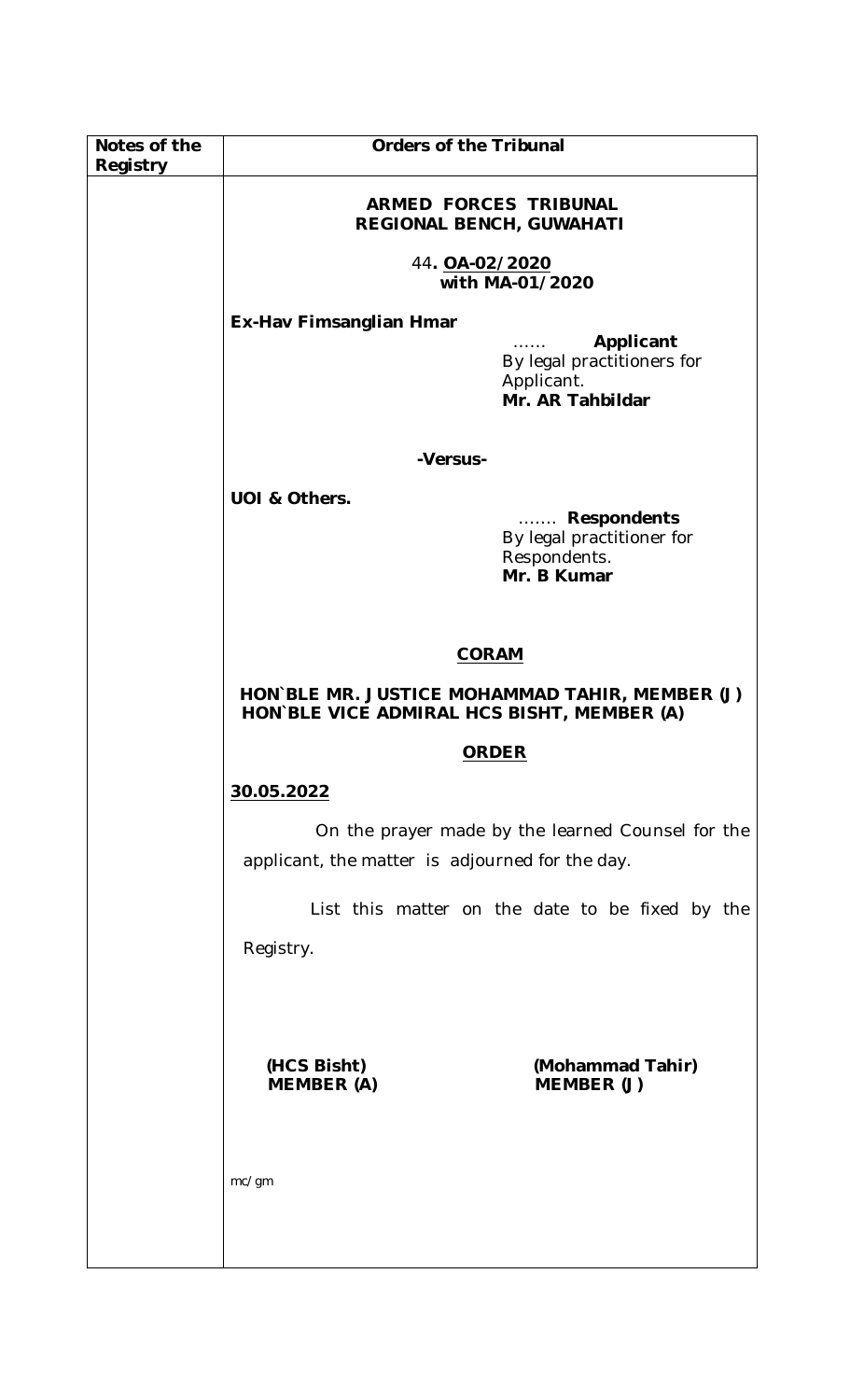| Notes of the | <b>Orders of the Tribunal</b>                                                                |                                                                                                    |
|--------------|----------------------------------------------------------------------------------------------|----------------------------------------------------------------------------------------------------|
| Registry     | <b>ARMED FORCES TRIBUNAL</b><br><b>REGIONAL BENCH, GUWAHATI</b>                              |                                                                                                    |
|              | 45. OA-48/2019<br>With MA- 33/2019                                                           |                                                                                                    |
|              | <b>Ex-Rect Enamul Haque</b>                                                                  | Applicant<br>By legal practitioners for<br>Applicant.<br>Mr. Abdul Kalam Azad<br>Mr. Matiur Rahman |
|              |                                                                                              |                                                                                                    |
|              | -Versus-                                                                                     |                                                                                                    |
|              | UOI & Others.                                                                                | <b>Respondents</b><br>.<br>By legal practitioner for<br>Respondents.<br>Mr. PJ Barman              |
|              | <b>CORAM</b>                                                                                 |                                                                                                    |
|              | HON BLE MR. JUSTICE MOHAMMAD TAHIR, MEMBER (J)<br>HON BLE VICE ADMIRAL HCS BISHT, MEMBER (A) |                                                                                                    |
|              | <b>ORDER</b>                                                                                 |                                                                                                    |
|              | 30.05.2022                                                                                   |                                                                                                    |
|              | Mr. Abdul Kalam Azad, learned counsel appearing for<br>the applicant is absent.              |                                                                                                    |
|              | However, in the interest of justice, the case is                                             |                                                                                                    |
|              | adjourned for the day.                                                                       |                                                                                                    |
|              |                                                                                              | List this matter on the date to be fixed by the                                                    |
|              | Registry.                                                                                    |                                                                                                    |
|              |                                                                                              |                                                                                                    |
|              | (HCS Bisht)<br><b>MEMBER (A)</b>                                                             | (Mohammad Tahir)<br>MEMBER (J)                                                                     |
|              | Mc/gm                                                                                        |                                                                                                    |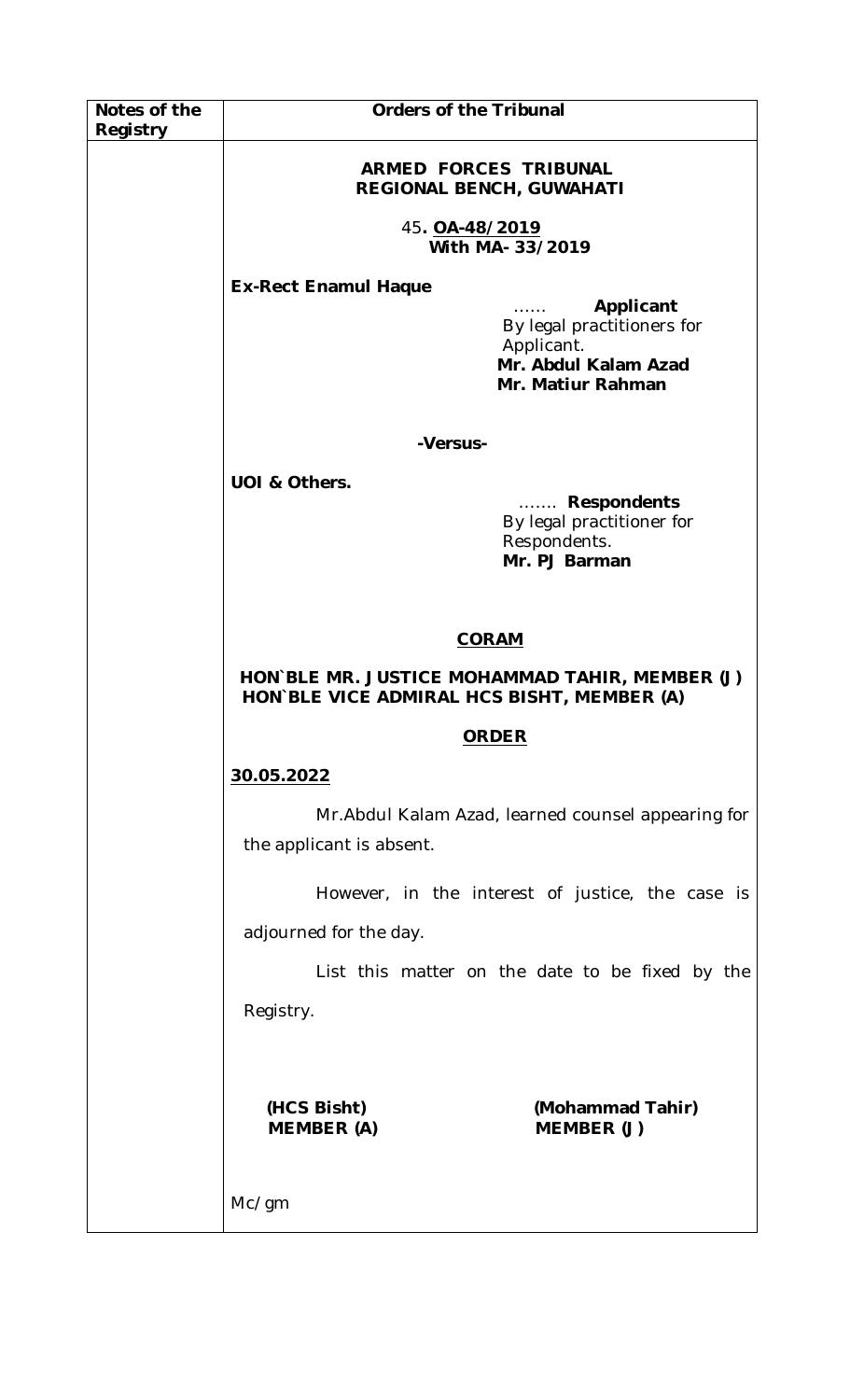| Notes of the | <b>Orders of the Tribunal</b>                                                                           |  |
|--------------|---------------------------------------------------------------------------------------------------------|--|
| Registry     |                                                                                                         |  |
|              | IN THE ARMED FORCES TRIBUNAL<br>REGIONAL BENCH, GUWAHATI                                                |  |
|              | 46. <b>OA-52/2019</b><br>With MA- 35/2019                                                               |  |
|              | Ex-Nk (TS) Tinkho Lal                                                                                   |  |
|              | Applicant<br>.<br>By legal practitioners for<br>Applicant.<br>Mr. AR Tahbildar                          |  |
|              | -Versus-                                                                                                |  |
|              |                                                                                                         |  |
|              | UOI & Others.<br><b>Respondents</b><br>.<br>By legal practitioner for<br>Respondents.<br>Mr. PK Garodia |  |
|              |                                                                                                         |  |
|              | <b>CORAM</b>                                                                                            |  |
|              | HON BLE MR. JUSTICE MOHAMMAD TAHIR, MEMBER (J)<br>HON BLE VICE ADMIRAL HCS BISHT, MEMBER (A)            |  |
|              | <b>ORDER</b>                                                                                            |  |
|              | 30.05.2022                                                                                              |  |
|              | On the request of the learned Counsel for the<br>applicant, the matter is adjourned for the day.        |  |
|              | List this matter on the date to be fixed by the                                                         |  |
|              | Registry.                                                                                               |  |
|              | (HCS Bisht)<br>(Mohammad Tahir)<br><b>MEMBER (A)</b><br>MEMBER (J)                                      |  |
|              | Mc/gm                                                                                                   |  |